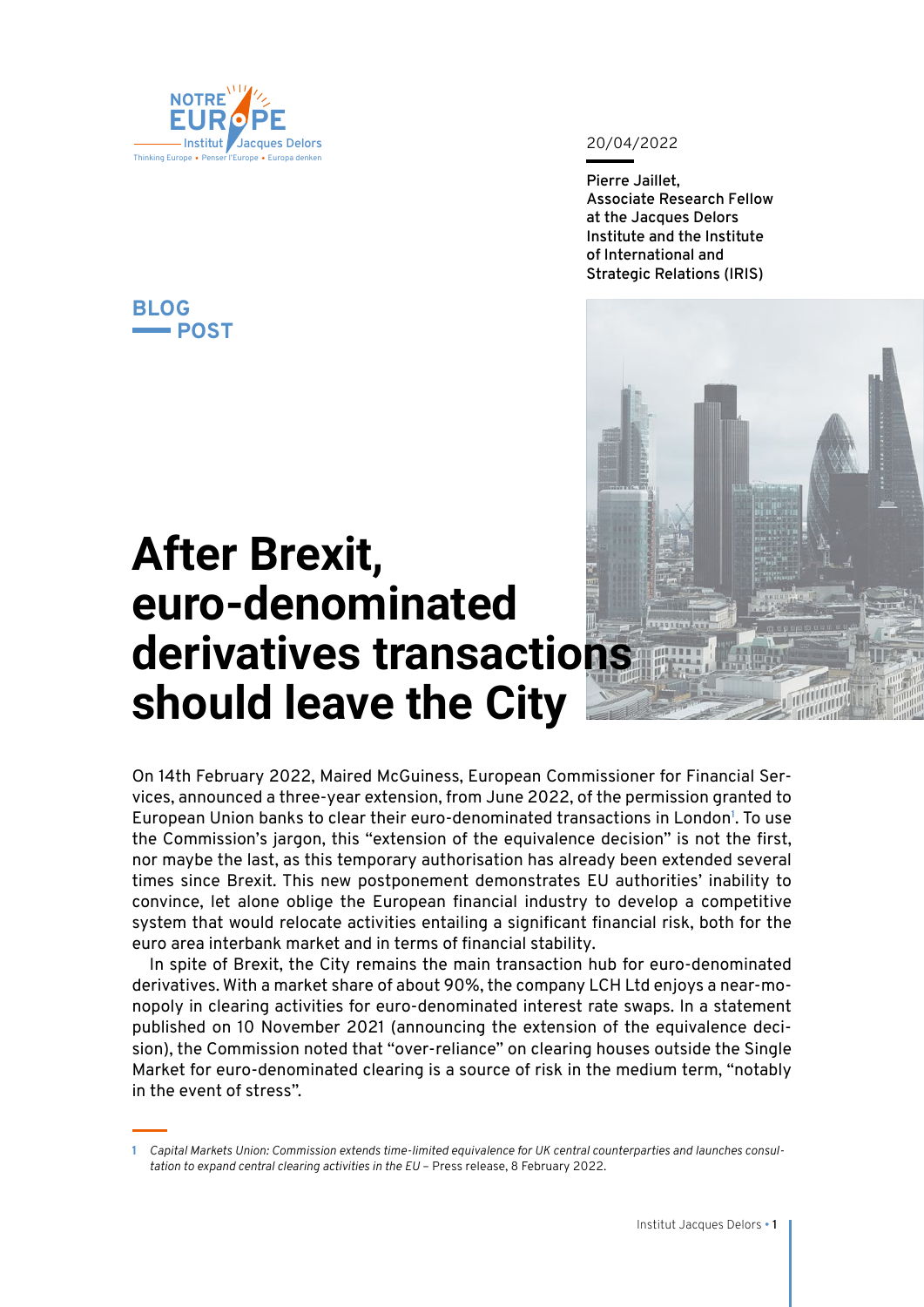To justify this new extension, the Commission stated recurrent delays in the work underway to prepare a transfer of these activities to the euro area, a move deemed premature as it would lead to a "cliff-edge scenario" due to the sudden shift from one platform to another. It undertook to work with regulatory authorities and the financial industry to promote (unspecified) measures aimed at developing a competitive internal hub, with a view to creating a framework conducive to a relocation within the EU. It also stated that it was launching a "public consultation" to come up with a "strategy to reduce this over-reliance on third-country systemic CCPs (central counterparties)". It may seem surprising that such a public consultation is launched just as the relocation process should have been reaching completion. Does this mean that there is no strategy right now?

While the issue of regulatory equivalence has been raised since Brexit, the location of a key component of the euro-denominated money market in the City was already out of step in relation to the monetary union. This is why the ECB's initial oversight framework required clearing houses to be located in the euro area when transactions were settled in euros. However, the United Kingdom brought an action before the European Court of Justice in 2015, leading the Court to annul this provision, considering that the ECB does not have the necessary competence, limited to payment systems, and that the framework infringed on the freedom of establishment and of provision of services within the Single Market. Naturally, this argument is no longer valid due to Brexit.

The EMIR (European Market Infrastructure Regulation)**2**, which records the commitments made by the G20 in 2009 with a view to improving transparency and security on derivatives markets, now subjects third-country CCPs to greater oversight. In particular, so-called Tier 2 systemic CCPs are directly monitored by the ESMA (European Securities and Markets Authority). The ECB can also require, for euro-denominated transactions, compliance with certain conditions concerning liquidity, the quality of collateral and the setting of margins. Ultimately, it is up to the Commission, on the basis of the ESMA's recommendations and following the opinion of the ESRB (European Systemic Risk Board) and the ECB, to evaluate whether these conditions are met. If this is not the case, the Commission can decide not to recognise a systemic CCP, making the relocation of the activities concerned possible. That said, this decision must be approved by the Council and the European Parliament…

This impressive regulatory provision allegedly provides sufficient safeguards to ensure compliance with European regulations and financial stability requirements. This is an argument put forward by the European authorities to justify a new extension of the equivalence decision. It is, however, important to make two comments here. Firstly, a systemic CCP (such as LCH Ltd) may not strictly comply with some of the EMIR's requirements if it can demonstrate that its national legislation is "comparable" to the prevailing EU legislation. The ambiguity of this term leaves open the possibility that a systemic CCP exempts itself from some functional obligations defined by the EMIR to comply with those stated in its own jurisdiction (this could also lead to distortions of competition).

A more fundamental issue concerns what would occur in the event of a severe crisis resulting in a default risk. This concern led to the European authorities launching a systemic risk assessment procedure in 2021 of LCH Ltd and ICE Clear. While these

**<sup>2</sup>** *Cf. Révision du règlement EMIR : vers un nouveau dispositif de surveillance des contreparties centrales* (in French) – ACPR (French Prudential Supervision and Resolution Authority), 28 May 2019. For a summary of the regulatory provisions, please also refer to the 2020 report of the Banque de France: "The Oversight of Payment Instruments and Financial Market Infrastructures".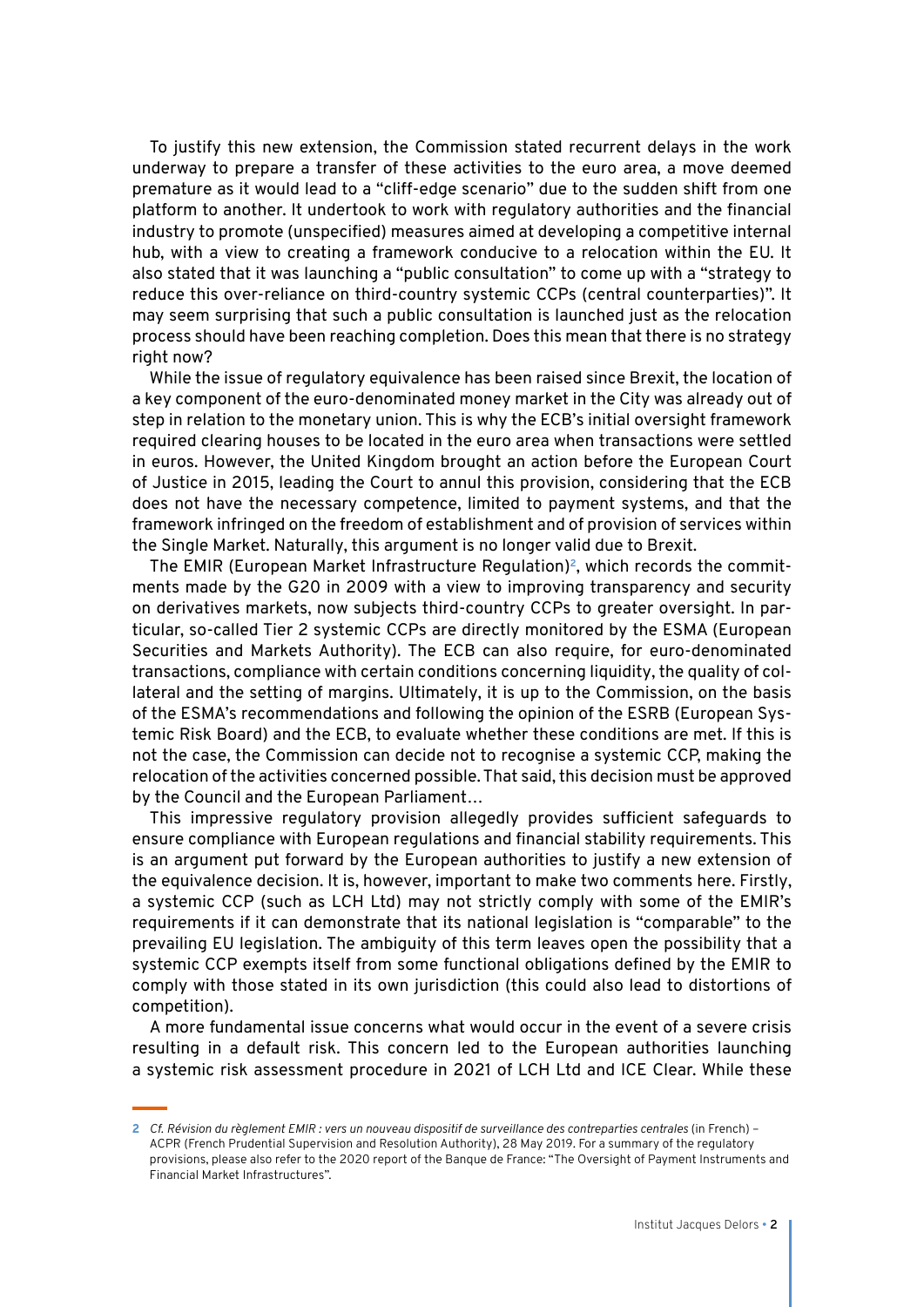supervisory procedures are relatively well established, the fact is that the terms of CCP resolution remain vague on an international level**<sup>3</sup>**. They remain mainly in the hands of national jurisdictions and cannot be determined ex-ante. Yet any resolution procedure is likely to mean that the government concerned is liable, for example, in the event of a bail-out. If there is a default of an off-shore systemic CCP, however unlikely but not impossible, what would be the European authorities' scope of action? The systemic risk component remains a blind spot of the Commission's equivalence framework.

There is also the issue of relations between the central bank in the country of residence of the systemic CCP and the central bank issuing the transaction's currency of denomination. Currently, British CCPs enjoy a deposit facility in euros via TARGET 2 and the Bank of England and the ECB have a swap agreement to manage requirements for emergency liquidity. These provisions are designed on the basis of a system that is running smoothly. What happens in the event of a severe crisis? It seems difficult to envisage the ECB playing the role of lender of last resort –directly for the CCP concerned or through the Bank of England– to save an establishment outside its jurisdiction.

One difficulty of this situation is that it involves both private and public interests, which complicates the incentive scheme. In terms of private interests, the main player, LCH Ltd, supported by the UK government and the Bank of England, has developed a clever set of arguments, convincing in some respects, in favour of maintaining the status quo**<sup>4</sup>**. LCH Ltd is careful to pledge its loyalty to the EMIR's regulatory conditions and oversight by the ESMA. It argues that the euro is a "global" currency, that EU companies only account for a minority share (27%) of the notional amount of its euro-denominated clearing activities, that its cross-currency clearing services (a majority of which are denominated in currencies other than the euro) provide clients with low-margin services while enabling them to diversify their risks. Seen from this perspective, the relocation of euro-denominated transactions to the EU would result in a fragmentation of the market that would be detrimental to both financial stability and the interests of European banks, which are happy with the status quo and overestimate the investment costs related to relocation. In addition, relocation would give rise to a complex conflict of allocation between the two candidate CCPs to recover business from the City, LCH SA (French subsidiary of LCH Ltd) and German company Eurex Clearing AG**<sup>5</sup>**.

In terms of public interests, the Commission, as we have seen, is stalling for time, is half-heartedly speeding up the process, launching a consultation, claims to be waiting for the ESMA's assessment of systemic risks related to British CCPs and "insists on the need" for EU banks to reduce their exposure on them. None of this is particularly binding. National treasuries, against the backdrop of competition between the financial centres of Paris and Frankfurt in particular, are not encouraging their banks to agree on the investments required to set up a competitive system; Eurosystem**<sup>6</sup>** and the ESRB are being uncommonly discreet on this topic…

This procrastination naturally plays into the arguments of those advocating the status quo. Without a credible alternative to London-based CCPs, relocation will always entail more disadvantages than benefits, in terms of economic efficiency and financial

**<sup>3</sup>** The Financial Stability Board (FSB) published recommendations in 2014 with a view to establishing a standardised international resolution framework, including the contingent creation of crisis management groups.

**<sup>4</sup>** *EU firms' exposures to UK CCPs – Supporting the debate* – London Stock Exchange Group LSEG – 04/06/2021.

**<sup>5</sup>** One reasonable solution would be that these two companies share the business as part of a polycentric network of EU financial centres that acknowledges their comparative advantages (such as Eurex's long-term interest rate derivatives and LCH SA's repo services).

**<sup>6</sup>** With the noteworthy exception of the Governor of the Banque de France, François Villeroy de Galhau, who recently criticised the risks of maintaining the status quo and reminded that it is "*our collective responsiblity to reduce this systemic risk*". Address at Eurofi – Paris, 23 February 2022.